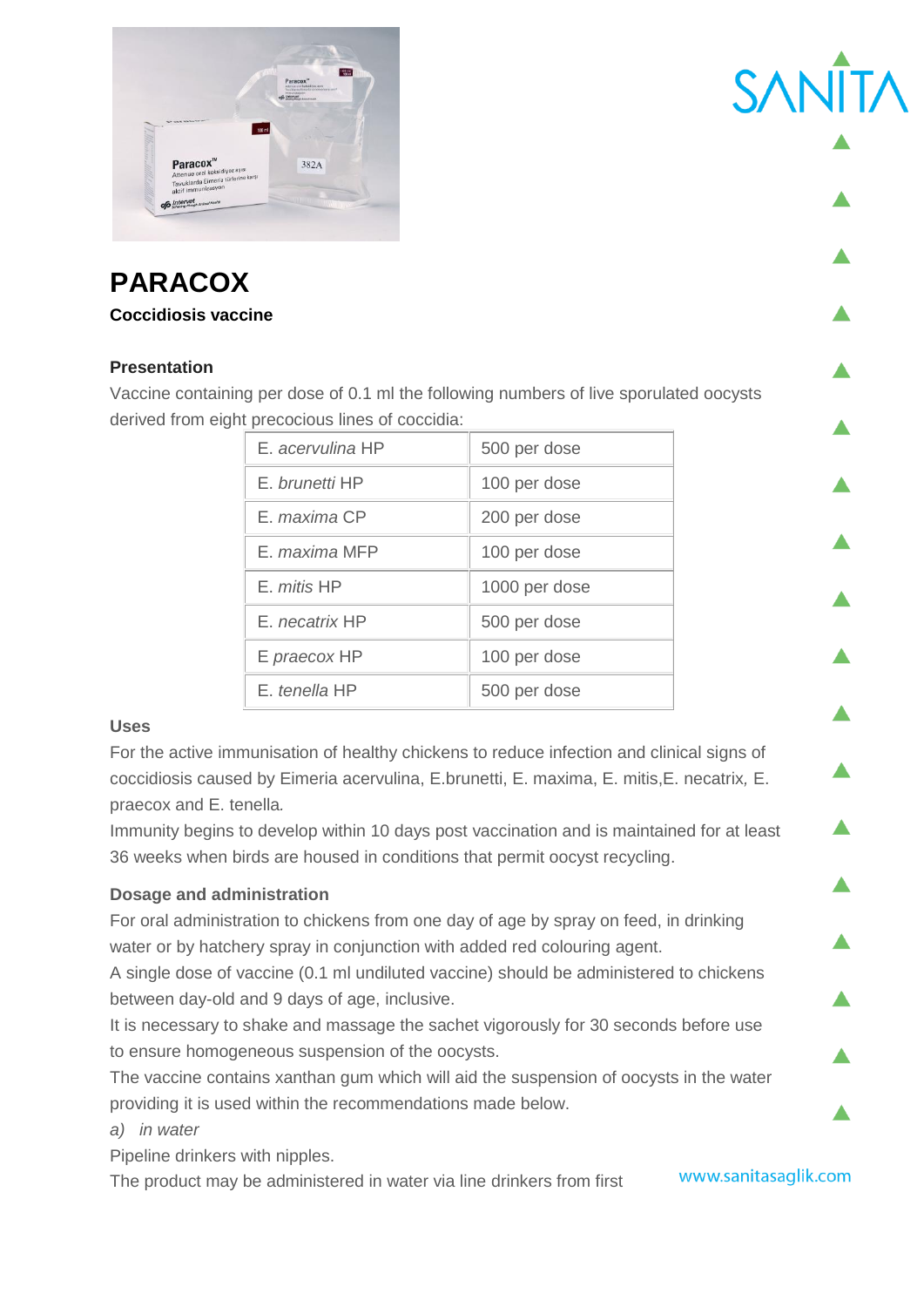placement of the chicks at 1 day of age, provided that a procedure is used that ensures consumption of the vaccinated water evenly by all chicks, avoiding settlement of oocysts. For example, the following methods have been shown to be successful:

The vaccine should be diluted to a concentration of 1 dose per 2 ml in cold tap water and well stirred immediately before use. Calculate the total volume of water in the drinker system to be used, the average number of birds per drinking line and therefore the number of drinker lines and volume of diluted vaccine required. For static drinker lines, it is recommended that the birds should be thirsted for 1-2 hours prior to administration. Each line should be drained and primed under gravity with diluted vaccine immediately before allowing birds access to the nipples. An initial charge (about 1 litre) of an indicator (e.g. milk) can be used to show when the line has been filled to the end and can be closed without wasting vaccine. Turn on the mains water supply when all of the diluted vaccine has been consumed. For drinker lines temporarily connected up to a re-circulating system, it is recommended that vaccine dilution be carried out in a temporary reservoir incorporated within the circulation system, ensuring that the contents remain well mixed at all times. In order to mix the oocysts evenly, the diluted vaccine should be allowed to re-circulate for at least 2.5 hours through the drinker lines before the birds are allowed to drink.

The above examples are intended as a guide to illustrate the principles that should be followed in adapting a particular pipeline drinker system.

Due to the difficulties associated with getting very young birds to drink from nipple drinkers, particular care should be taken to ensure that chicks of 1-3 days old take sufficient water for vaccine uptake when vaccinated using this method. Alternatively, vaccination using supplementary drinkers between 5-9 days may be preferred. Occasionally on farms using nipple lines, supplementary drinkers are provided for the first 4-5 days. These may be fount-type drinkers or small bell-type drinkers which are automatically fed from the nipple line. If each supplementary drinker of this type is fed individually from the line, then the method of vaccination is essentially similar to bell-type drinkers. If, however, these drinkers are fed in sequence from a single nipple, one may encounter problems of air-locks after this type of drinker has been disconnected in order to deprive the birds of water for the 1-2 hours before vaccination. In this case it may be more appropriate to make an initial dilution of vaccine in a suitable container, e.g. a watering can, and pour the diluted vaccine into each drinker, as for individual founts.

#### Automatic Circular Drinkers (Bell-type)

'Paracox' may be administered into individual drinkers. It is strongly advised that a single type of drinker is used and that the birds are fully accustomed to these drinkers before vaccination. This method therefore is not suited to day-old chickens.

The appropriate amount of vaccine for delivery into each drinker is calculated thus:

**SANĪTA**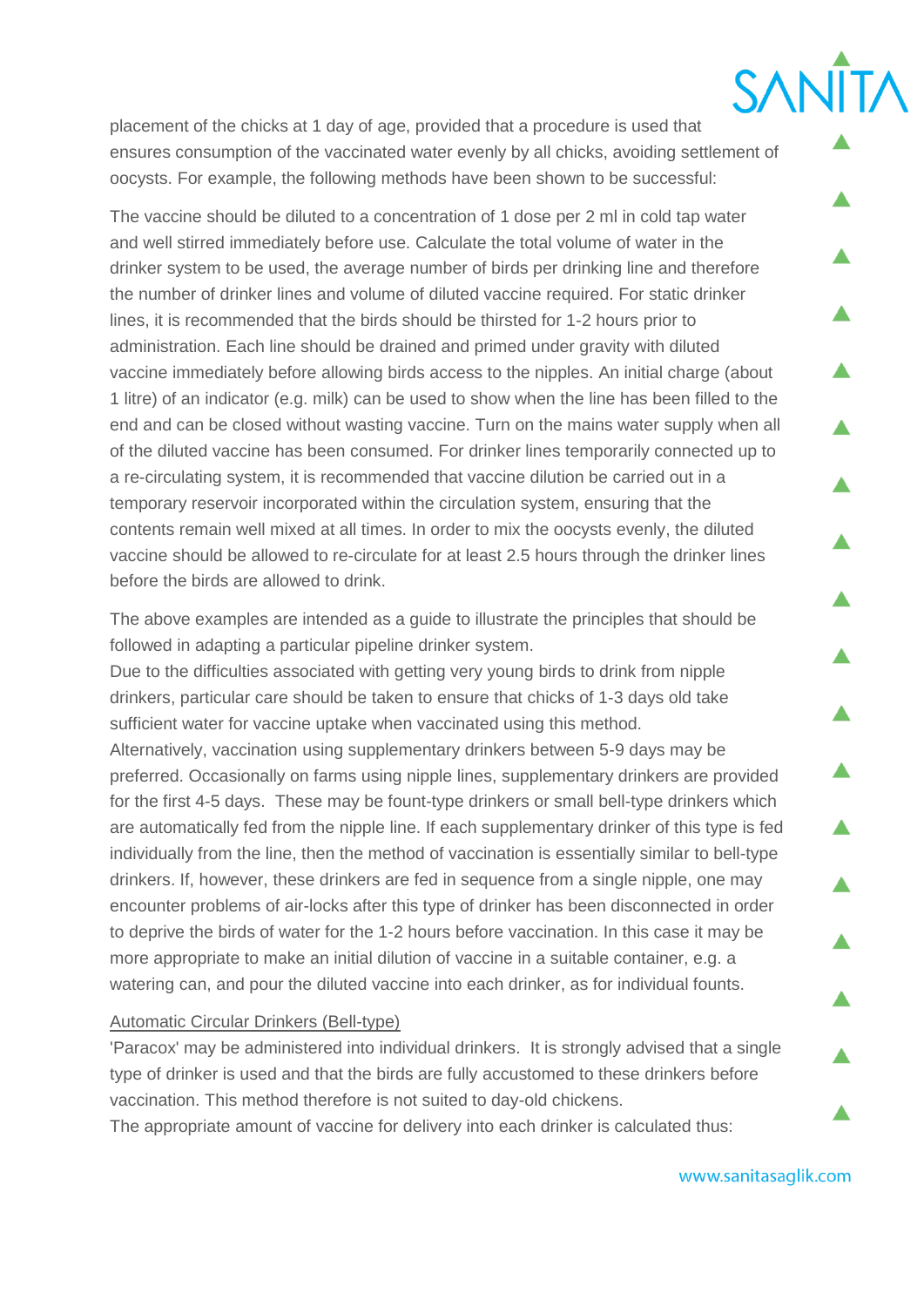Total number of chickens per house (or pen) Amount of

 $x 0.01$ ml = vaccine per

drinker and the state of the state of the state of the state of the state of the state of the state of the state of the state of the state of the state of the state of the state of the state of the state of the state of th

SANĪT

Total number of drinkers per house (or pen)

The vaccine is delivered into each drinker through a short 19 gauge cannula attached to an automatic syringe. A suitable cannula is included with each 100 or 500 ml pack. The syringe is directed at an oblique angle to the surface of the water and moved around the drinker during delivery to ensure an even distribution of the vaccine. Care should be taken to ensure that the vaccination syringe is accurately calibrated.

Raise drinkers up to 2 hours before vaccination. Ensure that the drinkers are clean and adjust each valve if appropriate to make certain that drinkers contain a suitable volume of water (250 - 400 ml).

Deliver the appropriate volume of vaccine into each drinker as described above. Lower drinkers immediately. The minimum volume of vaccine which should be delivered is 10 ml per drinker and the maximum is 25 ml, i.e., ensure that there are between 100 and 250 birds per drinker. Water supply to the drinkers should not be turned off during vaccination, i.e., allow drinkers to refill automatically as the birds drink.

Line Drinkers with gravity-fed cups

Where nipple lines are equipped with gravity-activated cups at each position, vaccine is delivered directly into each cup. The method is generally similar to that for bell-type drinkers. Vaccine volume is likely to be between 3 and 5 ml per drinker. Trough Drinkers

Method is essentially similar to that for Bell-type drinkers. Drain or remove drinkers up to 2 hours before vaccination. Ensure drinkers are clean. Allow them to refill immediately before delivery of an appropriate volume of vaccine. As a guide to the number of drinkers required at vaccination, there should be approximately 0.25-1.00 cm drinker space per bird.

Fount-type drinkers (manually filled)

Remove drinkers up to 2 hours before vaccination. Ensure drinkers are clean. Ensure that drinkers are filled with water and replaced immediately before delivery of an appropriate volume of vaccine. As a guide to the number of drinkers required at vaccination, there should be approximately 0.25-1.00 cm drinker space per bird.

#### **IMPORTANT**

The vaccine should be diluted no more than 1/50. The vaccine should not be administered into the main header tank of the watering system; the dilution of vaccine would be too high and the oocysts would not remain in suspension.

*b) on feed*

A method of application should be chosen that ensures rapid, even

www.sanitasaglik.com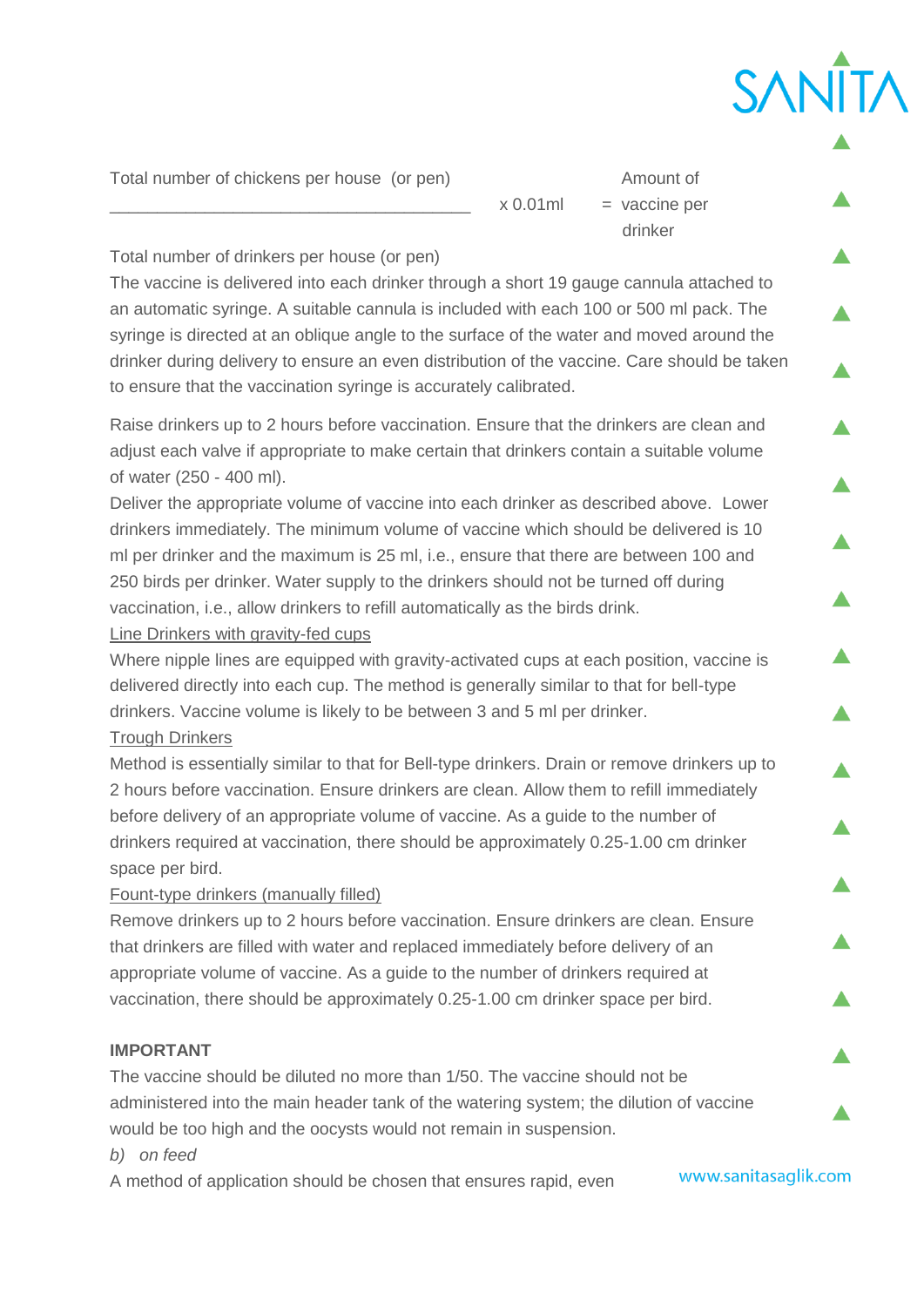coverage of the total surface area of the feed available to the chicks. The vaccine may be sprayed, using a coarse spray, either neat or diluted in water. If the vaccine is diluted, not more than four volumes of water should be added to one volume of vaccine (5000 doses of Paracox added to 2 litres of water). Care should be taken to ensure that the applicator reservoir is agitated regularly throughout application to avoid settling out of oocysts.

### *c) hatchery spray*

Vaccine should be delivered using a dose volume of 0.21 ml of diluted vaccine per bird in a cabinet providing a coarse spray. Determine the delivery capacity of the spray cabinet in terms of the volume delivered per 100 birds. Multiply this volume by 50 to give the total volume of diluted vaccine required for 5000 doses (or by 10 for 1000 doses). 5000 doses are presented in a 500 ml pack (1000 doses in a 100 ml pack). Subtract 500ml (or 100 ml) from the total volume calculated and add this volume of water to a suitable container (for a 21 ml dispensing volume this should be 550 ml for 5000 doses or 110 ml for 1000 doses).

Uptake of the vaccine by the birds, and therefore the efficacy of the vaccine, is improved if a red food colouring agent is added to the diluted vaccine before administration by spray. Add sufficient red food colouring agent (cochineal E120) to the water to give a concentration of 0.1% w/v.

Shake and massage the 5000 dose (or 1000 dose) sachet vigorously for 30 seconds to ensure re-suspension of the oocysts. Add the entire contents of the sachet to the water and mix thoroughly. Add the diluted vaccine to the applicator reservoir and operate the cabinet to spray evenly over the birds using a coarse spray.

Ensure a controlled, even coverage of the total internal surface area of the box containing the chicks. Agitate the applicator reservoir regularly throughout application to avoid settling out of oocysts. Prepare birds for delivery to rearing accommodation. Information about the sachet

The all-plastic sachet is self-collapsing and does not require a vent needle. The contents will remain sterile and cannot be tampered with until opened by inserting the plastic probe (affixed to the delivery tube). The sachet may be suspended from the operator's belt or neck.

#### Instructions on use of the sachet

Attach open end of delivery tube (included in each pack) to a suitably calibrated, automatic syringe. Centre the plastic probe (affixed to the delivery tube) onto the circular stud at the base of the sachet. Using sharp, firm pressure, force the probe straight through the stud membrane. The probe will snap-lock into a secure operating position within the stud. A small amount of extra vaccine is added to each sachet to allow for priming of the syringe.

#### **Contra-indications, warnings, etc.**

Do not use in birds in lay.

www.sanitasaglik.com

SANĪT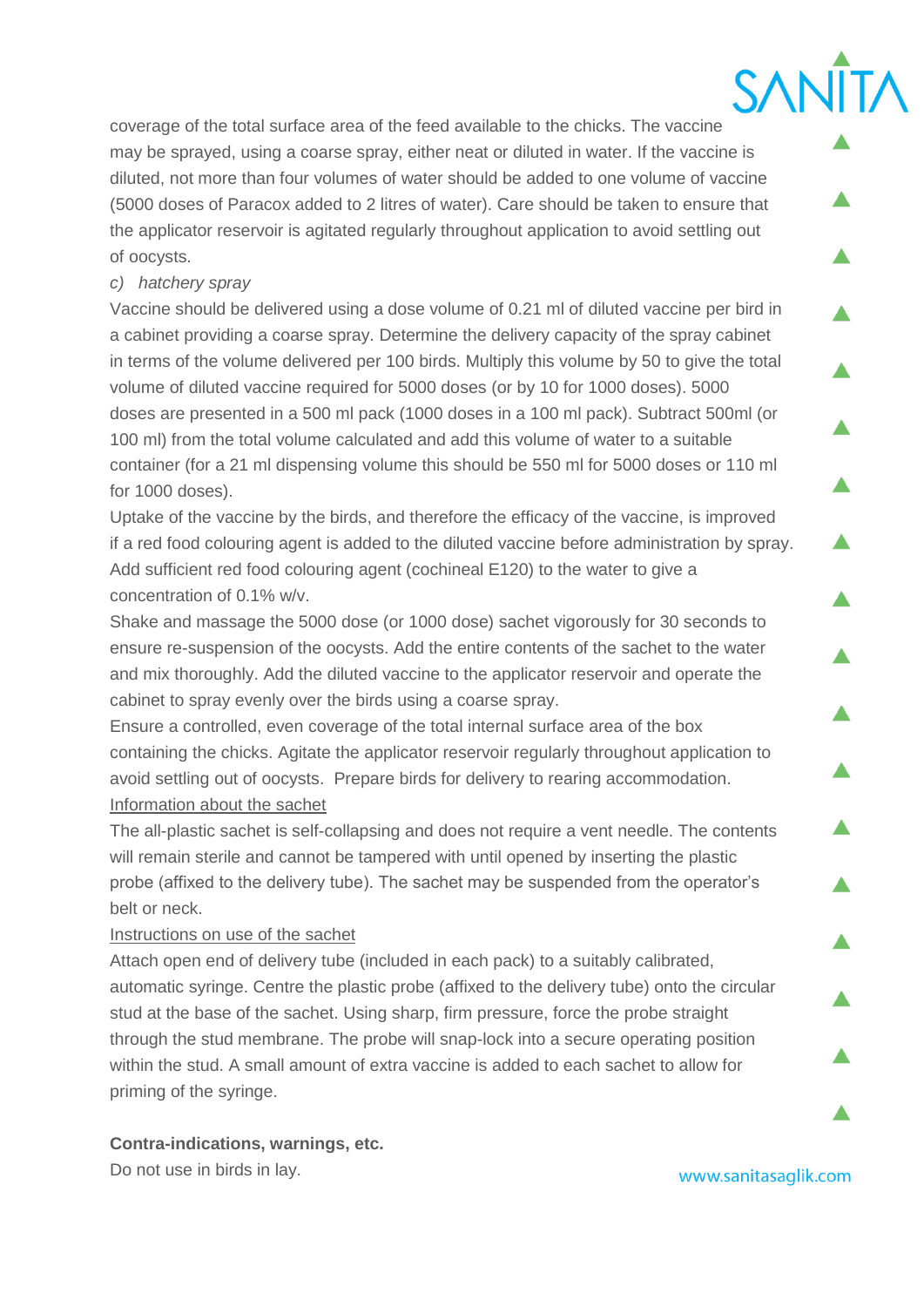# **SANÎT**

Only vaccinate healthy birds.

Food and water provided at any stage before or after vaccination must be free from anticoccidial agents including sulphonamides and antibacterial agents having anticoccidial activity.

The vaccine contains live coccidia and is dependent upon replication of the vaccinal lines within the host for development of protection.

It is common to find oocysts in the gastrointestinal tract of vaccinated birds from 1-3 weeks or more after vaccination. These oocysts are most likely to be vaccinal oocysts which recycle in the birds/litter. This ensures satisfactory flock protection against all the pathogenic strains of the same species of *Eimeria* that are contained in the vaccine.

Chickens should be healthy and floor-reared on deep litter.

Litter should be removed and chicken housing thoroughly cleaned and disinfected between rearing cycles. This will reduce the chances of a coccidial field challenge occurring before the development of adequate flock protection.

Particular care should be taken to ensure that all chicks take water when vaccinated by pipeline nipples at day-old.

Ensure that all vaccination equipment is thoroughly cleaned before use. Do not administer to dry drinkers.

A reduction in efficacy may be observed if a red food colouring agent cochineal E120 is not added to the diluted vaccine before administration by hatchery spray to give a concentration in the diluted vaccine of 0.1% w/v., equivalent to 210-280 µg/bird. The purity of the cochineal E120 must be in compliance with Commission Directive 95/45/EC.<sup>1</sup>

Addition of a red food colouring agent cochineal red is only to be employed for hatchery spray administration.

The recommended colouring agent is cochineal E120 and full efficacy of the product may not be achieved if an alternative to cochineal E120 food colouring agent is used. In any animal population there may be a small number of individuals which fail to respond fully to vaccination. Successful vaccination depends upon correct administration of the vaccine together with the animal's ability to respond. This can be influenced by such factors as genetic constitution, intercurrent infection, age, the presence of maternally derived antibodies, nutritional status, concurrent drug therapy and stress.

#### *Side effects*

Mild lesions e.g. *E. acervulina, E. necatrix* and *E. tenella* [lesion score of +1 or +2 using the numerical ranking system of Johnson and Reid (1970)] have occasionally been discovered in birds 3-4 weeks after vaccination. Lesions of this severity will not affect the performance of chickens.

Severe overdose (× 5 or more) may lead to a temporary reduction in daily live weight www.sanitasaglik.com gain.